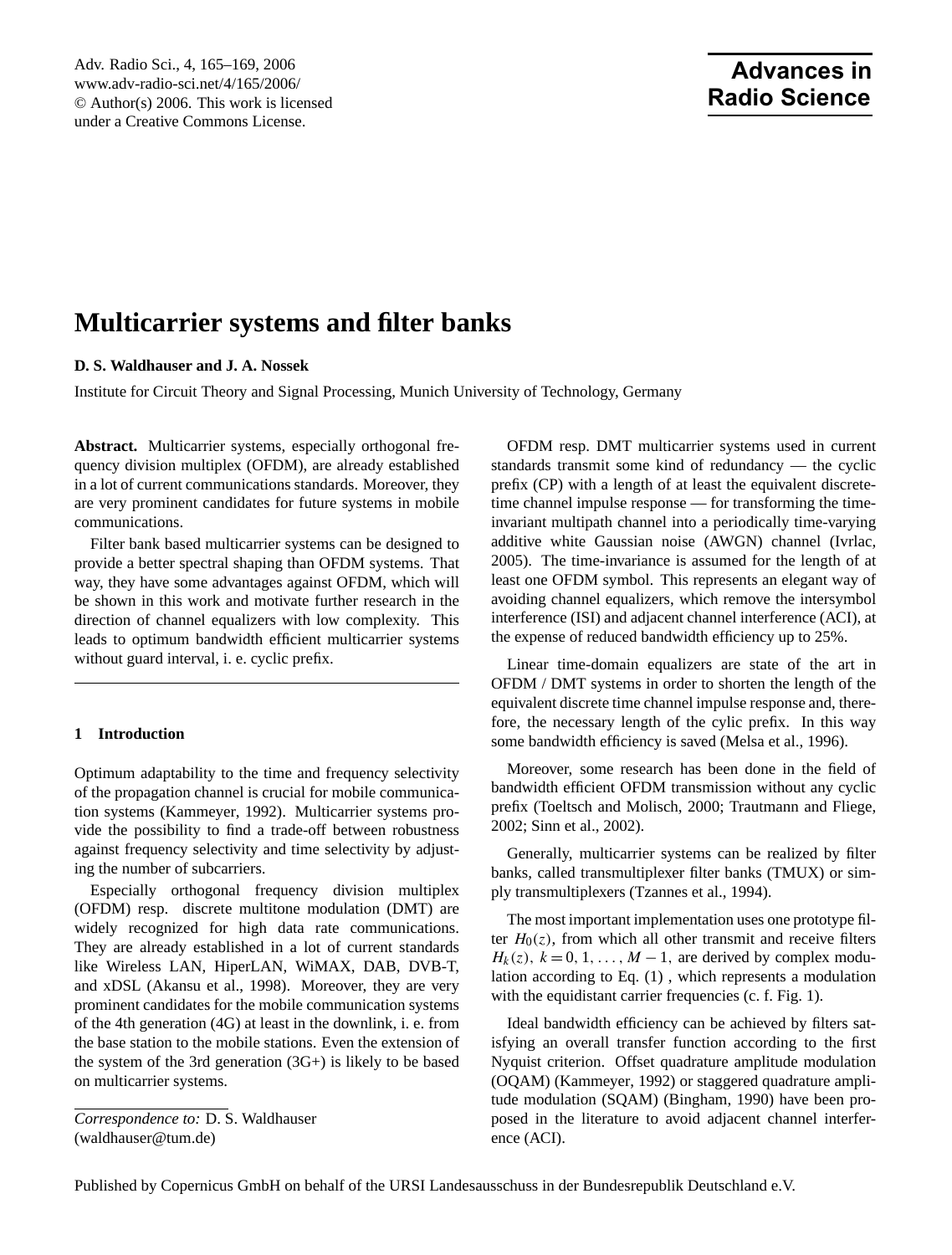$\uparrow$   $M$  $\uparrow$   $M$ ↑M  $\uparrow$   $M$  $H_0(z)$  $H_{k-1}(z)$  $H_k(z)$  $H_{k+1}(z)$  $H_{M-1}(z)$  $x_0|n$  $x_{k-1}|n$  $x_k|n$  $x_{k+1}[n]$  $x_{M-1}[n]$  $s[m]$ . . . . .  $\frac{1}{2}$  .  $\frac{1}{2}$ . . . . .

<span id="page-1-1"></span>Fig. 1. Synthesis part of a transmultiplexer filter bank.

#### 2 Complexity estimation **2 Complexity estimation**

The subband filters  $H_k(z)$ ,  $k = 0, 1, ..., M - 1$ , of complex modulated transmultiplexer filter banks with  $M$  subcarriers are deduced from one prototype filter  $H_0(z)$ , which determines the spectral shaping of the subbands. Subband frequency responses can be designed which overlap only with subbands by a high attenuation characteristic. The complex  $\sum_{i=1}^n$ directly adjacent subbands and provide separation from other modulation

$$
H_k(z) = H_0(W_M^k z), \quad W_M = \exp(-j2\pi/M)
$$
 (1)

<span id="page-1-0"></span>in combination with a polyphase decomposition – if the prototype filter is designed as finite impulse response filter Figure 2 shows the results in the response filter (IIR) with special (FIR) or infinite impulse response filter (IIR) with special properties – leads to extremely efficient implementations of the transmultiplexers. Figure [2](#page-2-0) shows the resulting structure of the the synthesis part of the transmultiplexer filter bank. The subband filters are realized as IDFT operation and subsequent polyphase component filters at the low symbol rate. Due to the evolving IDFT operation, which is advantageously calculated by an inverse fast Fourier transformation (IFFT), those transmultiplexer filter banks are denoted as DFT transmultiplexers [\(Fliege,](#page-3-3) [1993\)](#page-3-3).

At this point it becomes obvious, that orthogonal frequency division multiplex (OFDM) is a special case of these general DFT-transmultiplexer filter banks with the following prototype filter

$$
H_0^{\text{OFDM}}(z) = 1 + z^{-1} + \dots + z^{-(M-1)}.
$$
 (2)

The polyphase components  $H_{0,0}(z)$ ,  $H_{0,1}(z)$ , ...  $H_{0,M-1}(z)$  become unity in the case of OFDM.

In the following a square root raised cosine FIR filter (RRC) of length  $MK$  is assumed for the the prototype filter  $H<sub>0</sub>(z)$  in the general transmultiplexer case because of its beneficial properties as square root Nyquist filter. The number of **Table 1.** Real multiplications per symbol (synthesis part of FB).

<span id="page-1-2"></span>

| <i>M</i> subcarriers: $128$     | 256 512 |                      | -1024 |
|---------------------------------|---------|----------------------|-------|
| <b>OFDM</b>                     |         | 1792 4096 9216 20480 |       |
| RRC-TMUX 6912 14336 29696 61440 |         |                      |       |

 $A_{\rm eff}$  this point it becomes obvious, that orthogonal freesubcarriers M for the multicarrier system is varied between  $\delta$ , 250, 312 and 1024. 128, 256, 512 and 1024.

Both in the OFDM and the general DFT-transmultiplexer number of real multiplications per symbol  $2M \log_2(M)$  is<br>needed for the UEC operation, because it only depends on the number of subcarriers. Additionally, the RRC polyphase filters require 4K real multiplications per symbol. This is the case of  $\ell$  is the case of  $\ell$ computational overhead required for the improved spectral  $R<sub>max</sub>$  of length MK is assumed for the prototype file-prototype file-prototype file-prototype file-prototype file-prototype file-prototype file-prototype file-prototype file-prototype file-prototype file-prototype fil case with the RRC prototype filter (RRC-TMUX), the same needed for the IFFT operation, because it only depends on shaping.

Because of the duality of the synthesis part and the analysis part of the filter bank, the same observations are sincerely true for the receiver.

One additional issue should be taken into consideration: Especially in OFDM systems with cyclic prefix, a large number of subcarriers  $M$  is desired in order to keep the proportion of the cyclic prefix small. If no other reasons, e.g. a<br>tion of the cyclic prefixity prevent the reduction of the very strong frequency diversity, prevent the reduction of the humber of subcarriers in the KKC-1MCX case, the hum-<br>ber of subcarriers can be reduced compared to OFDM in orfor or subcurriers can be reduced computed to Of DM in order to compensate for the additional multiplications of the polyphase filters by saving multiplications of the IFFT oper- $\frac{1}{2}$  $\frac{1}{2}$  $\frac{1}{2}$  ations. Table 1 shows the number of real multiplications per symbol for the OFDM and the RRC-TMUX case for different numbers of subcarriers and an RRC polyphase filter length of  $K = 10$ . The additional complexity for the RRC polyphase number of subcarriers in the RRC-TMUX case, the numfilters can be seen by the difference in each column. The reduction of the number of subcarriers in the RRC-TMUX case by a factor of 4 to  $M/4$  leads to an overall complexity even smaller than that of an OFDM system with *M* subcarriers.

The main difference is that for OFDM with cyclic prefix no additional channel equalizer is needed as long as the cyclic prefix is sufficient in length. A comparison at the basis of the achievable data rates shows that OFDM is able to transmit  $M \log_2(M_O)$  bit per symbol, whereas the transmultiplexer transmits  $(M + M_{cp}) \log_2(M_T)$  bit per symbol, where  $\mathcal{M}_0$  resp.  $\mathcal{M}_T$  denote the modulation alphabets for OFDM resp. the RRC-TMUX. Moreover, the same modulation alphabets are assumed for all subcarriers. Equal rates are obtained by compensating the cyclic prefix length by the modulation scheme. If 25% cyclic prefix is assumed, i.e.  $M_{\rm cp}/M = 1/3$ , 256 QAM resp. 16 QAM is necessary for OFDM against 64 QAM resp. 8 QAM for a TMUX without CP. This means that more transmit power is necessary for OFDM in order to get the same (uncoded) bit error rates for the higher modulation schemes.

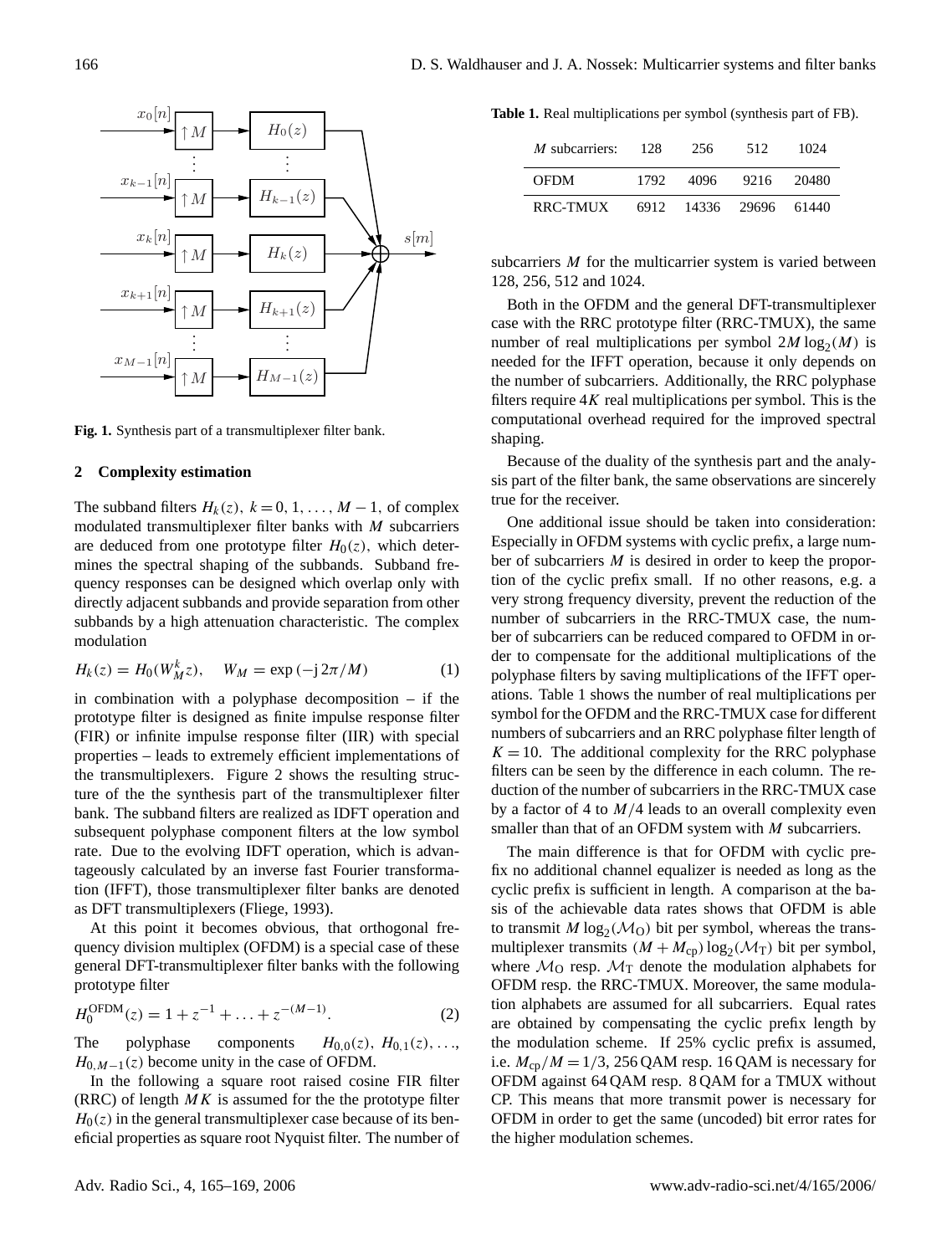

<span id="page-2-0"></span>**Fig. 2.** DFT-transmultiplexer **Fig. 2.** DFT-transmultiplexer.

# **3** Power spectral density

both the OFDM and the TMUX system is assumed to be OFDM the IDFT operation is a unitary matrix transformation transmitted symbol vector – disregarding the cyclic prefix *-in dand iliters wr* spectra ily shown, that both for OFDM and the RRC-TMUX the for OFDM – keeps the white power spectral density. With  $x^2 + y^2 = 0$  and  $y^2 - z^2 = 0$  and  $z^2 - z^2 = 0$  and  $z^2 - z^2 = 0$  and  $z^2 - z^2 = 0$  and  $z^2 - z^2 = 0$  and  $z^2 - z^2 = 0$  and  $z^2 - z^2 = 0$  and  $z^2 - z^2 = 0$  and  $z^2 - z^2 = 0$  and  $z^2 - z^2 = 0$  and  $z^2 - z^2 = 0$  and  $z^2 - z^2 = 0$  and . . which doesn't change the spectral properties of the vector it . . . . is applied to. The RRC filters of the TMUX are approxi-The power spectral density of the input symbol vector of white with unity power, i.e.  $E\left\{x[n]x[n]^{\text{H}}\right\} = \mathbf{1}_M$ . It is eas-

$$
\sum_{k=0}^{M-1} H^2(zW_M^k) = 1.
$$
\n(3)

Therefore, the approximately  $M$ -th band spectral power densities of each subcarrier add up to a white power spectral  $\frac{1}{2}$  at the transmitter output. density at the transmitter output.

In practice a certain number of subcarriers at the band edges is omitted for data transmission as frequency guard band in order to simplify the subsequent signal processing Higures 3a and 3b show the power spectral densities both for an OFDM and an RRC-TMUX multicarrier system. The number of total subcarriers is  $M = 32$ , and  $M<sub>g</sub> = 8$  subcarriers are omitted at the band edges. Therefore, in both cases the total power spectral density is not white any more. The power spectral densities of the output signals of each subtasks concerning the band limitation and D/A conversion.

channel of the TMUX have only overlap with the directly adjacent subchannels and separate the other subchannels by the large attenuation characteristic, whereas the power spectral densities for OFDM show large overlap with all other subchannels.

The subsequent RRC pulse shaping filter – operating at the high,  $M$ -fold symbol rate – has to limit the bandwidth to the existing bandwidth restrictions while avoiding intersymbol interference. In Figs. 3a and 3b a rolloff factor  $\rho = 0.20$  has been used. The resulting power spectral densities are given<br>in Figs. 3c and 3d. Obviously, the high stopband attenuation of the RRC subchannel filters allows relatively relaxed requirements on the RRC pulse shaping filter. The resulting bandwidth for the OFDM system is about 1.5 times the bandwidth for the TMUX system, when an attenuation threshold of  $40$  dB is considered. been used. The resulting power spectral densities are given

Therefore, a smaller rolloff factor for the pulse shaping filter is required for the same bandwidth demand in an OFDM system. This increases the complexity for the pulse shaping filter and deteriorates the peak-to-average ratio of the transcase with the RRC prototype filter (RRC-TMUX), the same mit signal. number of real multiplications per symbol 2M log<sup>2</sup>

## $\tau$  and  $\tau$  subcarriers. Additionally, the RRC polyphase  $\tau$ filters require 4K real multiplications per symbol. This is the **4 Conclusions**

Complex modulated transmultiplexer filter banks with RRC subband filters provide an improved spectral shaping compared to OFDM systems. This means additional costs for the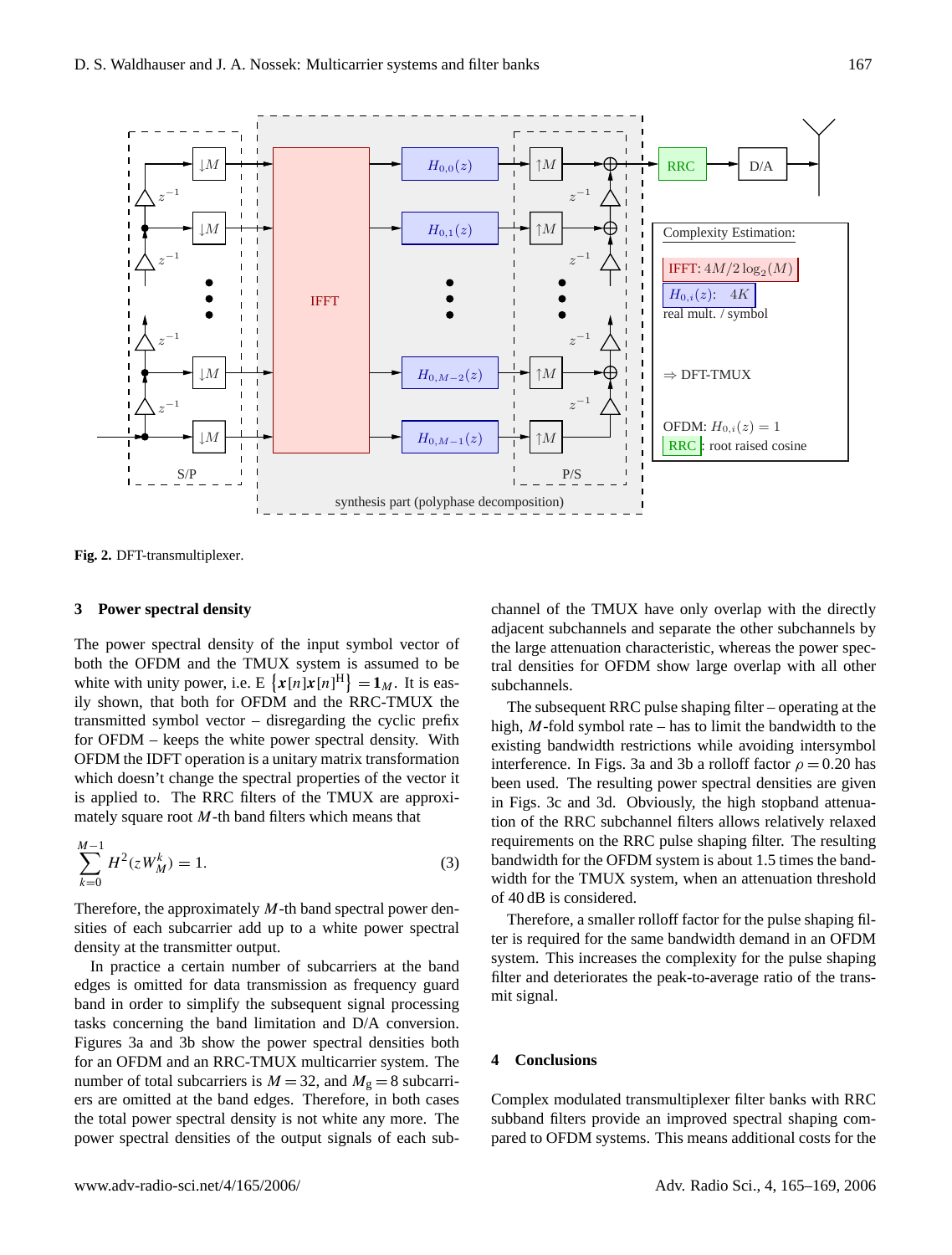

**Fig. 3.** Comparison: Power spectral densities of OFDM vs. DFT.

pulse shaping filters, but the polyphase decomposition allows for a very efficient implementation.

The power spectral density of the transmit signal with a frequency guard band is nearly band-limited by the subband filters alone, the RRC pulse shaping filter is mainly needed to eliminate periodic repetitions. Therefore, the requirements on the RRC pulse shaping filter are relaxed and a relatively large rolloff factor can be applied. This leads to less complex pulse shaping filters and a lower peak-to-average ratio of the transmit signal because of the faster decaying impulse response of the pulse shaping filter.

The cyclic prefix of OFDM systems is an elegant solution to cope with the distortions of the multipath channel, but it reduces the bandwidth efficiency, because the number of subcarriers cannot be increased arbitrarily due to the timeselectivity of mobile communication channels. Therefore, the modulation alphabet has to be increased to achieve the same data rate as an RRC-TMUX. This requires more transmit power for the same (uncoded) bit error rate. The increase of the transmit power not only boosts the complexity of the transmit amplifier but also enhances the inter-cell interference in cellular systems like mobile communication systems.

The RRC-TMUX necessitates an additional channel



equalizer to cancel intersymbol and adjacent channel interference caused by the frequency selective channel. The alleged complexity of this equalizer has been the main obstacle in the past to the application of DFT-transmultiplexer filter banks with RRC subband filters. The good attenuation properties of the subband filters, which only show overlap with directly adjacent subchannels, should reduce the complexity of the equalization considerably. This will be the subject of future work.

### **References**

- <span id="page-3-0"></span>Akansu, A. N., Duhamel, P., Lin, X., and de Courville, M.: Orthogonal Transmultiplexers in Communication: A Review, IEEE Transactions on Signal Processing, 46, 979–995, 1998.
- <span id="page-3-2"></span>Bingham, J. A. C.: Multicarrier Modulation for Data Transmission: An Idea Whose Time Has Come, IEEE Communications Magazine, 5–14, 1990.
- <span id="page-3-3"></span>Fliege, N.: Multiraten-Signalverarbeitung, Informationstechnik, B. G. Teubner, Stuttgart, 1993.
- <span id="page-3-1"></span>Ivrlac, M. T.: Wireless MIMO Systems — Models, Performance, Optimization, Ph.D. thesis, Munich University of Technology, Shaker Verlag, 2005.